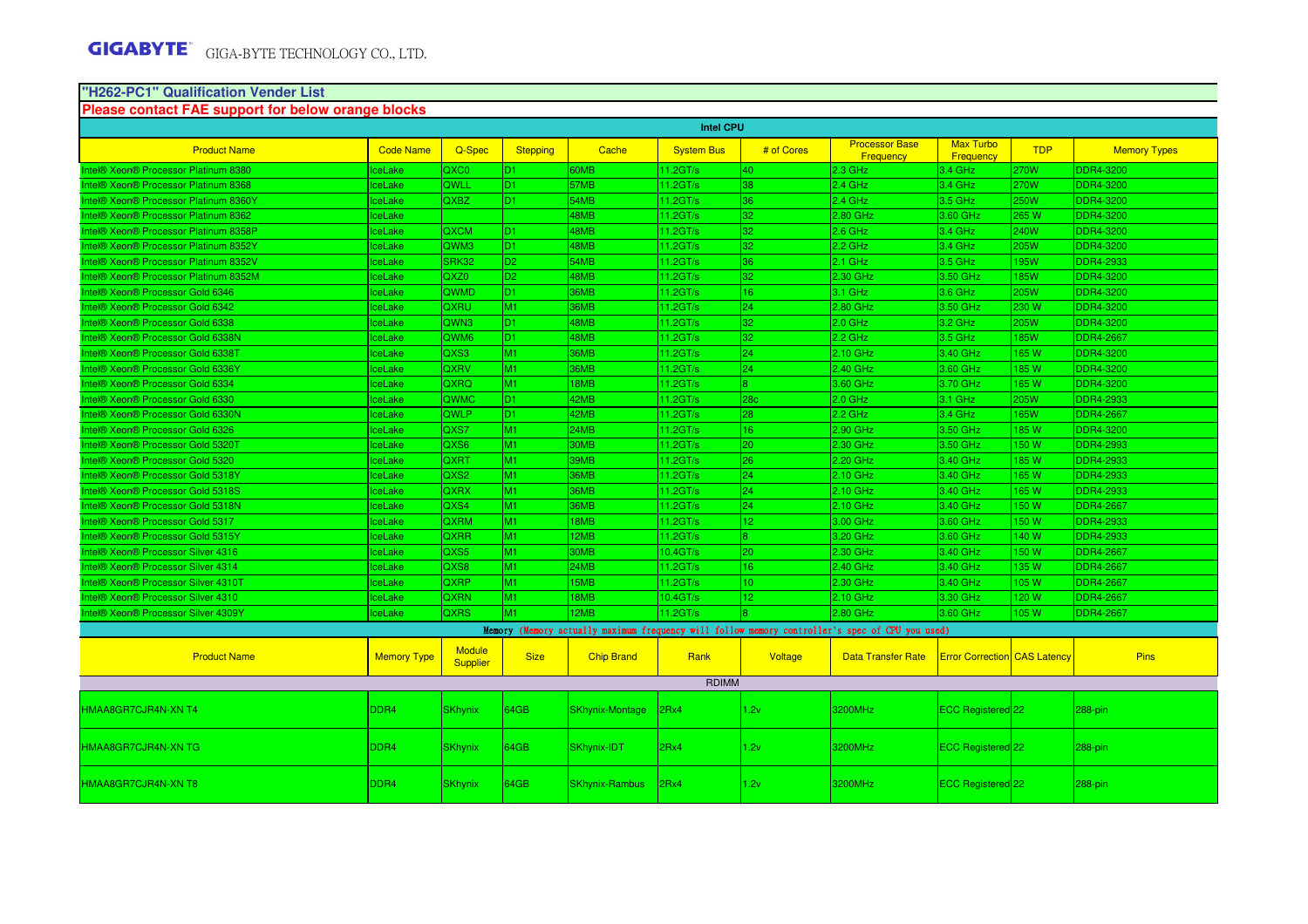| M393A2K43DB2-CVFBQ         | DDR4             | <b>Samsung</b> | 16GB | Samsung-IDT            | 2Rx8 | 1.2v | 2933MHz | ECC Registered 21              | 288-pin |
|----------------------------|------------------|----------------|------|------------------------|------|------|---------|--------------------------------|---------|
| M393A8G40AB2-CVFBY         | DDR4             | <b>Samsung</b> | 64GB | Samsung-IDT            | 2Rx4 | 1.2v | 2933MHz | ECC Registered 21              | 288-pin |
| MTA9ASF2G72PZ-2G9E1UI      | DDR4             | <b>Micron</b>  | 16GB | Micron-Rambus          | Rx8  | 1.2v | 2933MHz | ECC Registered 21              | 288-pin |
| CT32G4RFD4293-2G9E2.001    | DDR4             | <b>CRUCIAL</b> | 32GB | <b>Micron</b>          | 2Rx4 | 1.2v | 2933MHz | ECC Registered 21              | 288-pin |
| CT32G4RFD4293.2G9E2.001    | DDR4             | <b>CRUCIAL</b> | 32GB | <b>Micron</b>          | 2Rx4 | 1.2v | 2933MHz | ECC Registered 21              | 288-pin |
| CT32G4RFD4293.36FE2        | DDR4             | <b>CRUCIAL</b> | 32GB | Micron                 | 2Rx4 | 1.2v | 2933MHz | ECC Registered 21              | 288-pin |
| MTA36ASF4G72PZ-2G9E2TG     | DDR4             | <b>Micron</b>  | 32GB | Micron-Montage         | 2Rx4 | 1.2v | 2933MHz | ECC Registered 21              | 288-pin |
| MTA36ASF4G72PZ-2G9E2VG     | DDR4             | <b>Micron</b>  | 32GB | Micron-IDT             | 2Rx4 | 1.2v | 2933MHz | ECC Registered <sup>1</sup> 21 | 288-pin |
| MTA36ASF4G72PZ-2G9E2UG     | DDR4             | Micron         | 32GB | Micron-Rambus          | 2Rx4 | 1.2v | 2933MHz | ECC Registered 21              | 288-pin |
| MTA36ASF4G72PZ-2G9E2TI     | DDR <sub>4</sub> | <b>Micron</b>  | 32GB | Micron-Montage         | 2Rx4 | 1.2v | 2933MHz | ECC Registered 21              | 288-pin |
| HMA82GR7CJR8N-WM T4        | DDR4             | <b>SKhynix</b> | 16GB | <b>SKhynix-Montage</b> | 2Rx8 | 1.2v | 2933MHz | ECC Registered 21              | 288-pin |
| <b>HMAA8GR7MJR4N-WM T4</b> | DDR4             | <b>SKhynix</b> | 64GB | <b>SKhynix-Montage</b> | 2Rx4 | 1.2v | 2933MHz | <b>ECC Registered 21</b>       | 288-pin |
| KSM29RD4/32HDR             | DDR4             | Kingston       | 32GB | <b>SKhynix-Rambus</b>  | 2Rx4 | 1.2v | 2933MHz | ECC Registered <sup>[21]</sup> | 288-pin |
| HMA82GR7DJR8N-XN T8        | DDR4             | <b>SKhynix</b> | 16GB | <b>SKhynix-Rambus</b>  | 2Rx8 | 1.2v | 3200MHz | ECC Registered 22              | 288-pin |
| HMA82GR7DJR8N-XN TG        | DDR4             | <b>SKhynix</b> | 16GB | <b>SKhynix-IDT</b>     | 2Rx8 | 1.2v | 3200MHz | ECC Registered 22              | 288-pin |
| HMA84GR7DJR4N-XN T4        | DDR4             | <b>SKhynix</b> | 32GB | SKhynix-Montage        | 2Rx4 | 1.2v | 3200MHz | ECC Registered 22              | 288-pin |
| HMA84GR7DJR4N-XN TG        | DDR <sub>4</sub> | <b>SKhynix</b> | 32GB | SKhynix-IDT            | 2Rx4 | 1.2v | 3200MHz | ECC Registered 22              | 288-pin |
| HMAA8GR7CJR4N-XN T4        | DDR4             | <b>SKhynix</b> | 64GB | <b>SKhynix-Montage</b> | 2Rx4 | 1.2v | 3200MHz | ECC Registered 22              | 288-pin |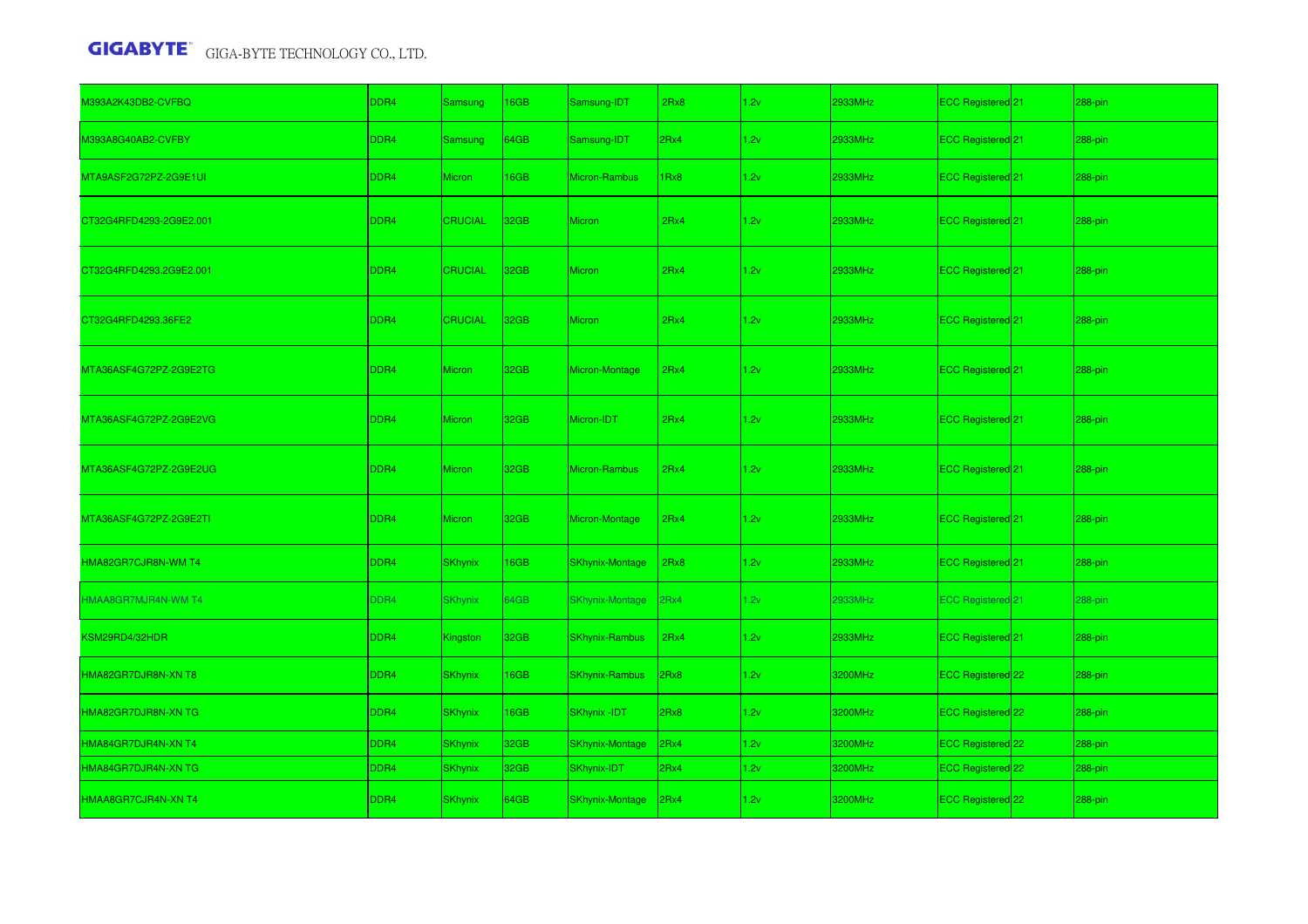| HMAA8GR7CJR4N-XN TG     | DDR4             | <b>SKhynix</b> | 64GB        | SKhynix-IDT            | 2Rx4             | 1.2v | 3200MHz | ECC Registered <sup>22</sup> | 288-pin   |
|-------------------------|------------------|----------------|-------------|------------------------|------------------|------|---------|------------------------------|-----------|
| HMAA8GR7CJR4N-XN T8     | DDR4             | <b>SKhynix</b> | 64GB        | <b>SKhynix-Rambus</b>  | 2Rx4             | 1.2v | 3200MHz | ECC Registered 22            | 288-pin   |
| MTA18ASF2G72PZ-3G2E2TI  | DDR4             | Micron         | 16GB        | Micron-Montage         | IRx4             | 1.2v | 3200MHz | ECC Registered 22            | 288-pin   |
| MTA18ASF2G72PDZ-3G2J3UI | DDR4             | Micron         | <b>I6GB</b> | Micron-Rambus          | 2Rx8             | 1.2v | 3200MHz | ECC Registered 22            | 288-pin   |
| MTA36ASF4G72PZ-3G2J3UI  | DDR4             | <b>Micron</b>  | 32GB        | Micron-Rambus          | 2Rx4             | 1.2v | 3200MHz | ECC Registered 22            | 288-pin   |
| M393A2K40DB3-CWEGQ      | DDR4             | Samsung        | 16GB        | Samsung-Rambus         | 1 <sub>Rx4</sub> | 1.2v | 3200MHz | ECC Registered 22            | $288-pin$ |
| M393A2K40DB3-CWEBQ      | DDR4             | Samsung        | <b>I6GB</b> | Samsung-IDT            | 1Rx4             | 1.2v | 3200MHz | ECC Registered <sup>22</sup> | 288-pin   |
| M393A2K40DB3-CWECQ      | DDR4             | Samsung        | 16GB        | Samsung-               | 1Rx4             | 1.2v | 3200MHz | ECC Registered 22            | 288-pin   |
| M393A2K43EB3-CWEBQ      | DDR4             | Samsung        | <b>I6GB</b> | Samsung-IDT            | 2Rx8             | 1.2v | 3200MHz | ECC Registered 22            | 288-pin   |
| M393A4K40DB3-CWECQ      | DDR4             | <b>Samsung</b> | 32GB        | Samsung-Montage        | 2Rx4             | 1.2v | 3200MHz | ECC Registered 22            | 288-pin   |
| M393A4K40DB3-CWEBQ      | DDR4             | <b>Samsung</b> | 32GB        | Samsung-IDT            | Rx4              | 1.2v | 3200MHz | ECC Registered 22            | 288-pin   |
| M393A4K40DB3-CWEBY      | DDR4             | <b>Samsung</b> | 32GB        | Samsung-IDT            | Rx4              | 1.2v | 3200MHz | ECC Registered 22            | 288-pin   |
| M393A4K40DB3-CWEGQ      | DDR <sub>4</sub> | <b>Samsung</b> | 32GB        | Samsung-Rambus 2Rx4    |                  | 1.2v | 3200MHz | ECC Registered 22            | 288-pin   |
| M393A8G40AB2-CWEBQ      | DDR4             | <b>Samsung</b> | 64GB        | Samsung-IDT            | 2Rx4             | 1.2v | 3200MHz | ECC Registered 22            | 288-pin   |
| MTA18ASF4G72PDZ-3G2F1VL | DDR4             | <b>Micron</b>  | 32GB        | Micron-IDT             | 2Rx8             | 1.2v | 3200MHz | ECC Registered 22            | 288-pin   |
| MTA18ASF4G72PDZ-3G2F1UI | DDR <sub>4</sub> | Micron         | 32GB        | Micron-Rambus          | 2Rx8             | 1.2v | 3200MHz | ECC Registered <sup>22</sup> | 288-pin   |
| KSM32RS8/16MER          | DDR4             | Kingston       | <b>I6GB</b> | Micron-Rambus          | Rx8              | 1.2v | 3200MHz | ECC Registered 22            | 288-pin   |
| KSM32RS4/32MER          | DDR4             | Kingston       | 32GB        | <b>Micron-Rambus</b>   | Rx4              | 1.2v | 3200MHz | ECC Registered 22            | 288-pin   |
| AD4R3200716G22-BHYA     | DDR <sub>4</sub> | <b>ADATA</b>   | 16GB        | <b>SKhynix-Montage</b> | Rx8              | 1.2v | 3200MHz | ECC Registered 22            | 288-pin   |
| MTA18ASF2G72PDZ-3G2R1UI | DDR4             | Micron         | 16GB        | Micron-Rambus          | Rx8              | 1.2v | 3200MHz | ECC Registered 22            | 288-pin   |
| MTA18ASF2G72PDZ-3G2R1TI | DDR4             | Micron         | <b>I6GB</b> | Micron-Rambus          | 2Rx8             | 1.2v | 3200MHz | ECC Registered 22            | 288-pin   |
| MTA18ASF2G72PDZ-3G2R1VI | DDR4             | Micron         | <b>I6GB</b> | Micron-Rambus          | BxR!             | 1.2v | 3200MHz | ECC Registered 22            | 288-pin   |
| MTA18ASF2G72PZ-3G2R1UI  | DDR4             | Micron         | <b>I6GB</b> | Micron-Rambus          | Rx4              | 1.2v | 3200MHz | ECC Registered 22            | 288-pin   |
| MTA18ASF2G72PZ-3G2R1TI  | DDR4             | <b>Micron</b>  | <b>I6GB</b> | Micron-Montage         | Rx4              | 1.2v | 3200MHz | ECC Registered 22            | 288-pin   |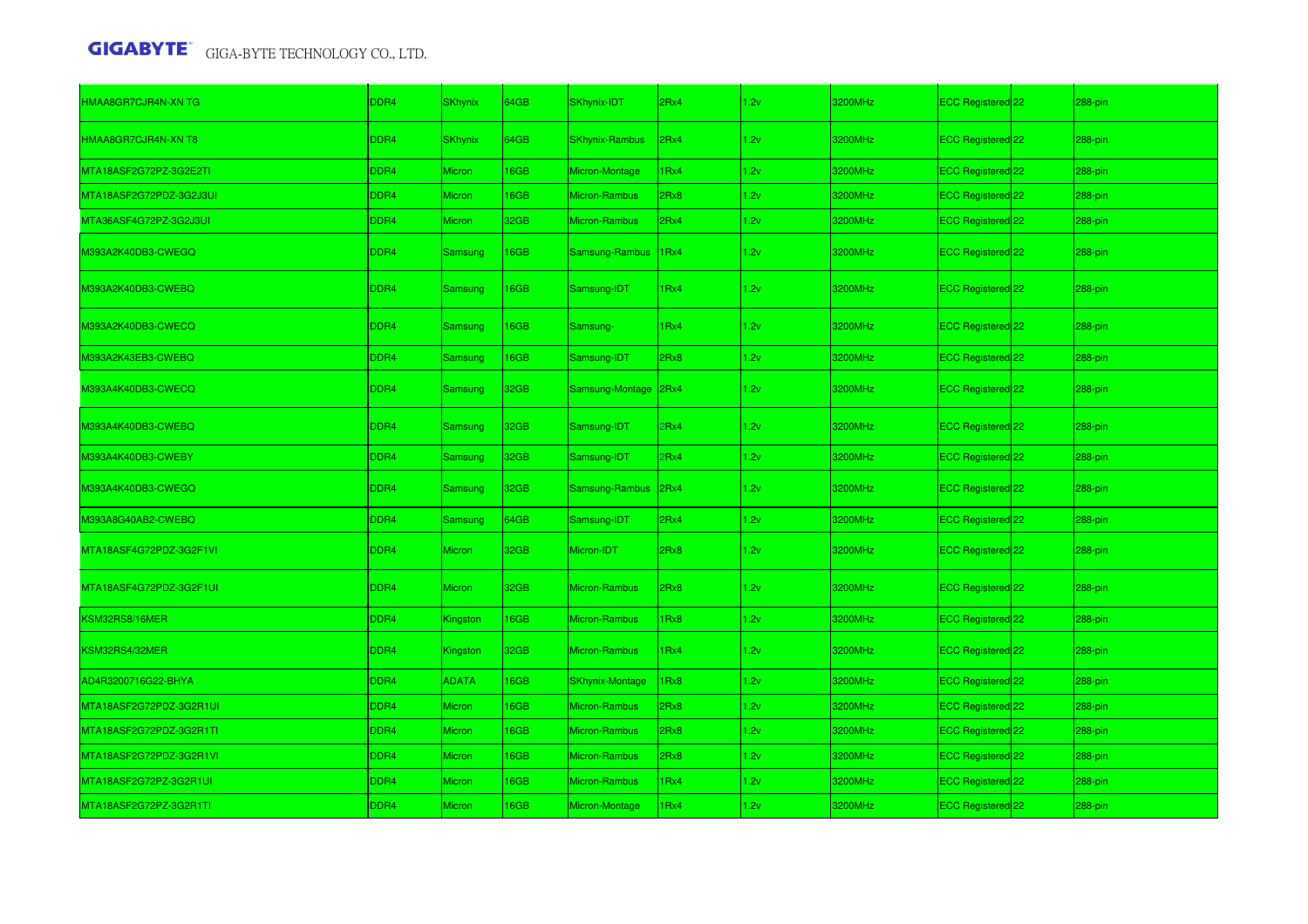| MTA9ASF2G72PZ-3G2F1UI   | DDR4        | Micron         | 16GB               | Micron-Rambus        | Rx8                                 | 1.2v                                                                             | 3200MHz                                                                                                                     | ECC Registered 22              |            | 288-pin    |
|-------------------------|-------------|----------------|--------------------|----------------------|-------------------------------------|----------------------------------------------------------------------------------|-----------------------------------------------------------------------------------------------------------------------------|--------------------------------|------------|------------|
| MTA18ASF2G72PDZ-3G2R1UI | DDR4        | Micron         | 16GB               | <b>Micron-Rambus</b> | 2Rx8                                | 1.2v                                                                             | 3200MHz                                                                                                                     | ECC Registered 22              |            | 288-pin    |
| MTA36ASF4G72PZ-3G2R1UI  | DDR4        | <b>Micron</b>  | 32GB               | Micron-Rambus        | 2Rx4                                | 1.2v                                                                             | 3200MHz                                                                                                                     | ECC Registered 22              |            | 288-pin    |
| M393A4G40BB3-CWEGQ      | DDR4        | Samsung        | 32GB               | Samsung-Rambus       | 1Rx4                                | 1.2v                                                                             | 3200MHz                                                                                                                     | ECC Registered 22              |            | 288-pin    |
| M393A4K40EB3-CWEGQ      | DDR4        | Samsung        | 32GB               | Samsung-Rambus       | 2Rx4                                | 1.2v                                                                             | 3200MHz                                                                                                                     | ECC Registered <sup>[22]</sup> |            | 288-pin    |
| M393A4K40EB3-CWECQ      | DDR4        | <b>Samsung</b> | 32GB               | Samsung-Montage 2Rx4 |                                     | 1.2v                                                                             | 3200MHz                                                                                                                     | ECC Registered 22              |            | 288-pin    |
| M393A4K40EB3-CWEBY      | DDR4        | Samsung        | 32GB               | Samsung-IDT          | 2Rx4                                | 1.2v                                                                             | 3200MHz                                                                                                                     | ECC Registered 22              |            | 288-pin    |
| M393A8G40BB4-CWEBY      | DDR4        | <b>Samsung</b> | 64GB               | Samsung-IDT          | 2Rx4                                | 1.2v                                                                             | 3200MHz                                                                                                                     | ECC Registered 22              |            | 288-pin    |
| M393A2K40EB3-CWEGQ      | DDR4        | <b>Samsung</b> | 16GB               | Samsung-Rambus       | 1Rx4                                | 1.2v                                                                             | 3200MHz                                                                                                                     | ECC Registered 22              |            | 288-pin    |
| MTA9ASF1G72PZ-3G2R1VI   | DDR4        | Micron         | 8GB                | Micron-IDT           | 1Rx8                                | 1.2v                                                                             | 3200MHz                                                                                                                     | ECC Registered 22              |            | 288-pin    |
| MTA18ASF4G72PZ-3G2F1TI  | DDR4        | Micron         | 32GB               | Micron-Montage       | 1Rx4                                | 1.2v                                                                             | 3200MHz                                                                                                                     | ECC Registered 22              |            | 288-pin    |
| MTA18ASF4G72PZ-3G2F1UI  | DDR4        | <b>Micron</b>  | 32GB               | <b>Micron-Rambus</b> | 1Rx4                                | 1.2v                                                                             | 3200MHz                                                                                                                     | ECC Registered 22              |            | 288-pin    |
| MTA36ASF8G72PZ-3G2F1VI  | DDR4        | Micron         | 64GB               | Micron-IDT           | 2Rx4                                | 1.2v                                                                             | 3200MHz                                                                                                                     | ECC Registered 22              |            | 288-pin    |
| MTA36ASF8G72PZ-3G2F1TI  | DDR4        | Micron         | 64GB               | Micron-Montage       | 2Rx4                                | 1.2v                                                                             | 3200MHz                                                                                                                     | ECC Registered 22              |            | 288-pin    |
| KSM32RD8/16MRR          | DDR4        | Kingston       | 16GB               | <b>Micron-Rambus</b> | Rx8                                 | 1.2v                                                                             | 3200MHz                                                                                                                     | ECC Registered 22              |            | 288-pin    |
| KSM32RD4/32MRR          | DDR4        | Kingston       | 32GB               | Micron-Rambus        | 2Rx4                                | 1.2v                                                                             | 3200MHz                                                                                                                     | ECC Registered 22              |            | 288-pin    |
| M393A8G40AB2-CWEBQ      | DDR4        | Samsung        | 64GB               | Samsung-IDT          | 2Rx4                                | 1.2v                                                                             | 3200MHz                                                                                                                     | ECC Registered <sup>22</sup>   |            | 288-pin    |
| M393A8G40AB2-CWEBY      | DDR4        | Samsung        | 64GB               | Samsung-IDT          | 2Rx4                                | 1.2v                                                                             | 3200MHz                                                                                                                     | ECC Registered 22              |            | 288-pin    |
| MTA36ASF4G72PZ-3G2J3UI  | DDR4        | <b>Micron</b>  | 32GB               | <b>Micron-Rambus</b> | 2Rx4                                | 1.2v                                                                             | 3200MHz                                                                                                                     | ECC Registered 22              |            | 288-pin    |
|                         |             |                |                    |                      | <b>LRDIMM</b>                       |                                                                                  |                                                                                                                             |                                |            |            |
| M386A8K40CM2-CVFBY      | DDR4        | Samsung        | 64GB               | Samsung-IDT          | 4DRx4                               | 1.2v                                                                             | 2933MHz                                                                                                                     | ECC Registered 21              |            | $288$ -pin |
| M386AAG40MMB-CVFC0      | DDR4        | <b>Samsung</b> | 128GB              | <b>Samsung</b>       | 4DRx4                               | 1.2v                                                                             | 2933MHz                                                                                                                     | ECC Registered <sup>21</sup>   |            | 288-pin    |
| M386A8K40DM2-CWEZY      | DDR4        | <b>Samsung</b> | 64GB               | Samsung-Montage      | 4DRx4                               | 1.2v                                                                             | 3200MHz                                                                                                                     | ECC Registered 22              |            | 288-pin    |
| M386A8K40DM2-CWELQ      | DDR4        | Samsung        | 64GB               | Samsung-IDT          | 4DRx4                               | 1.2v                                                                             | 3200MHz                                                                                                                     | ECC Registered 22              |            | 288-pin    |
|                         |             |                |                    |                      |                                     |                                                                                  | Intel Optane™ Persistent Memory 200 Series (Barlow PASS)Due to thermal limitaiton, please mark as orange color if test pass |                                |            |            |
| NMB1XBD128GQS QVSN      | DDR-T       | Intel          | 128GB              |                      |                                     |                                                                                  | 3200MHz                                                                                                                     |                                |            | 288-pin    |
| NMB1XBD256GQSQVSP       | DDR-T       | Intel          | 256GB              |                      |                                     |                                                                                  | 3200MHz                                                                                                                     |                                |            | 288-pin    |
| NMB1XBD512GQS QVSQ      | DDR-T       | ntel           | 512GB              |                      |                                     |                                                                                  | 3200MHz                                                                                                                     |                                |            | 288-pin    |
|                         |             |                |                    |                      |                                     | HDD (If the system build-in with RAID card , please refer to RAID card QVL list) |                                                                                                                             |                                |            |            |
| <b>Product Name</b>     | <b>Type</b> | Vendor         | <b>Form Factor</b> | Format               | Capacity                            | <b>Interface Speed</b>                                                           | <b>Series</b>                                                                                                               | Cache                          | <b>RPM</b> | Encryption |
|                         |             |                |                    |                      | Seagate Enterprise Capacity 2.5 HDD |                                                                                  |                                                                                                                             |                                |            |            |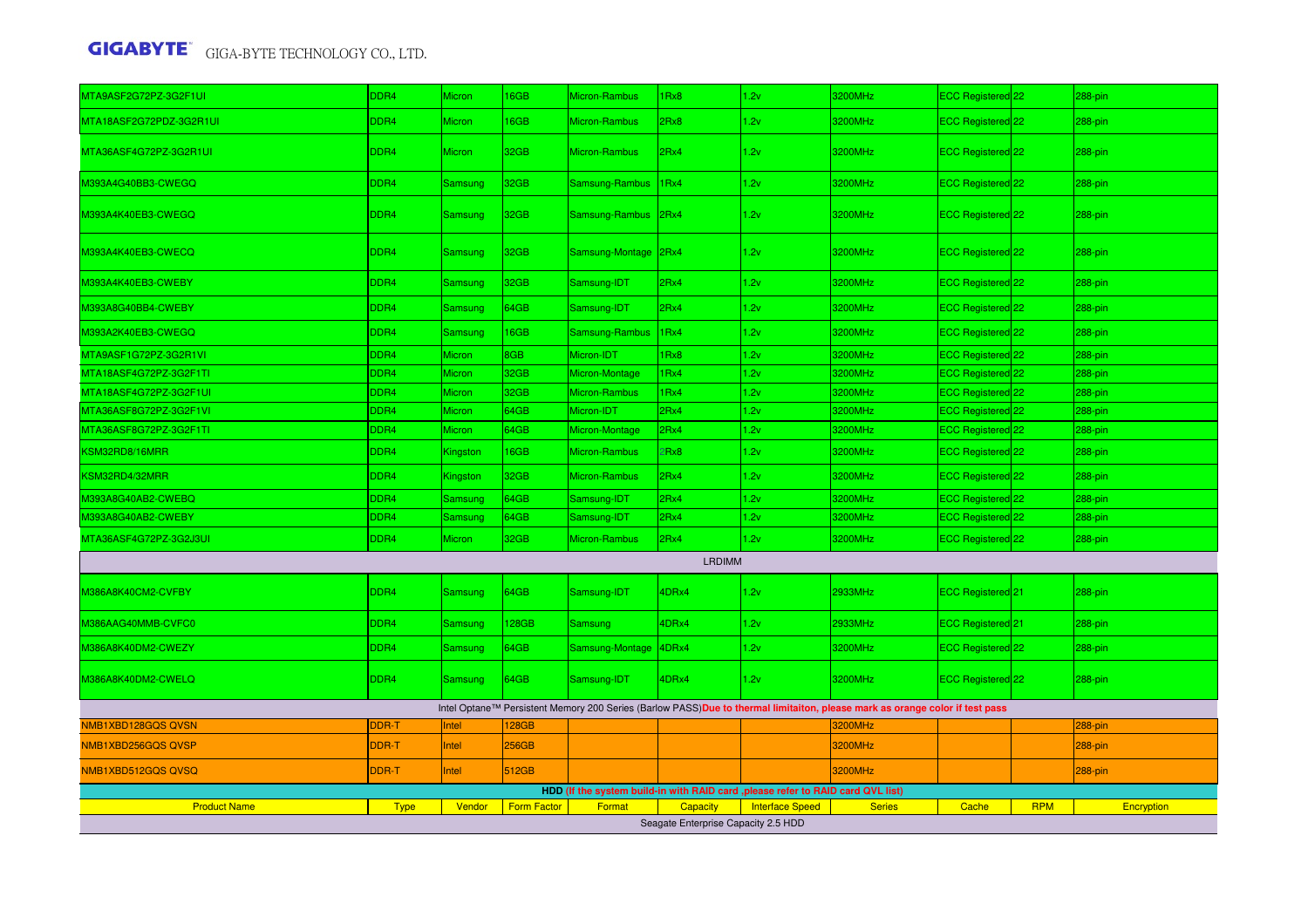|                                                 |             |                |                    |                      |                     |                        | <b>Exos 7E2000</b>      |       |      |             |  |  |
|-------------------------------------------------|-------------|----------------|--------------------|----------------------|---------------------|------------------------|-------------------------|-------|------|-------------|--|--|
| ST2000NX0243                                    | <b>SATA</b> | Seagate        | 2.5"               | 4Kn                  | 2TB                 | 6Gb/s                  | (Enterprise Capacity    | 128MB | 7200 | N/A         |  |  |
|                                                 |             |                |                    |                      | <b>SATA/SAS SSD</b> |                        | V.3)                    |       |      |             |  |  |
|                                                 |             |                |                    |                      |                     |                        |                         |       |      |             |  |  |
| <b>Product Name</b>                             | <b>Type</b> | Vendor         | <b>Form Factor</b> | Interface            | <b>Capacity</b>     | Interface Speed        | <b>FW</b>               |       |      | <b>Note</b> |  |  |
|                                                 |             |                |                    |                      | <b>SATA SSD</b>     |                        |                         |       |      |             |  |  |
| MTFDDAK3T8TDS-1AW1ZABYY (5300 PRO)              | SSD         | Micron         | 2.5"               | <b>SATA</b>          | 3.84TB              | 6Gb/s                  |                         |       |      |             |  |  |
| MTFDDAK1T9TDS-1AW1ZABYY (5300 PRO)              | <b>SSD</b>  | Micron         | 2.5"               | <b>SATA</b>          | 1.92TB              | 6Gb/s                  |                         |       |      |             |  |  |
| MZ-7LH1T9NE 883 DCT Series                      | <b>SSD</b>  | Samsung        | 2.5"               | <b>SATA</b>          | 1.92TB              | 6Gb/s                  |                         |       |      |             |  |  |
| SSDSC2KG019T8 D3-S4610 Series                   | <b>SSD</b>  | Intel          | 2.5"               | <b>SATA</b>          | .92TB               | 6Gb/s                  |                         |       |      |             |  |  |
| SSDSC2KB019T8 D3-S4510 Series                   | SSD         | Intel          | 2.5"               | <b>SATA</b>          | 1.92TB              | 6Gb/s                  |                         |       |      |             |  |  |
| XA960LE10063                                    | SSD         | Seagate        | 2.5"               | <b>SATA</b>          | 960GB               | 6Gb/s                  |                         |       |      |             |  |  |
| XA480LE10063                                    | SSD         | Seagate        | 2.5"               | <b>SATA</b>          | 480GB               | 6Gb/s                  |                         |       |      |             |  |  |
| SSB240GTLCG-D2-SME520GBT ESM1220 Series         | SSD         | Phison         | 2.5"               | <b>SATA</b>          | 240GB               | 6Gb/s                  |                         |       |      |             |  |  |
| SSB480GTLCG-D2-SME520GBT ESM1220 Series         | SSD         | Phison         | 2.5"               | <b>SATA</b>          | 480GB               | 6Gb/s                  |                         |       |      |             |  |  |
| SSB960GTLCG-D2-SME520GBT ESM1220 Series         | SSD         | Phison         | 2.5"               | <b>SATA</b>          | 960GB               | 6Gb/s                  |                         |       |      |             |  |  |
| SSB1K9GTLCG-D2-SME520GBT ESM1220 Series         | <b>SSD</b>  | Phison         | 2.5"               | <b>SATA</b>          | 1.92TB              | 6Gb/s                  |                         |       |      |             |  |  |
| KHK61RSE960G                                    | <b>SSD</b>  | Toshiba        | 2.5"               | <b>SATA</b>          | 960GB               | 6Gb/s                  |                         |       |      |             |  |  |
| MZ7L3480HCHQ-00A07 PM893 Series                 | <b>SSD</b>  | Samsung        | 2.5"               | <b>SATA</b>          | 480GB               | 6Gb/s                  |                         |       |      |             |  |  |
| MZ7L33T8HBLT-00A07 PM893 Series                 | <b>GSP</b>  | Samsung        | 2.5"               | <b>SATA</b>          | 3.84TB              | 6Gb/s                  |                         |       |      |             |  |  |
| <b>PCIe SSD</b>                                 |             |                |                    |                      |                     |                        |                         |       |      |             |  |  |
| <b>Product Name</b>                             | <b>Type</b> | Vendor         | <b>Form Factor</b> | Interface            | Capacity            | <b>Interface Speed</b> |                         |       |      | <b>Note</b> |  |  |
|                                                 |             |                |                    |                      | PCIe SSD            |                        |                         |       |      |             |  |  |
|                                                 |             |                |                    |                      |                     |                        |                         |       |      |             |  |  |
| SSDPEDKX040T701 P4500 Series PCIe Gen3 x4 4TB   | <b>PCIe</b> | <b>Intel</b>   | $PCI-E$ 3.0        | PCle(NVMe)           | 4TB                 | Gen3 x4                |                         |       |      |             |  |  |
| Samsung PM1725b MZPLL3T2HAJQ PCIe Gen3 x8 3.2TB | <b>PCIe</b> | Samsung        | $PCI-E$ 3.0        | PCle(NVMe)           | 3.2TB               | Gen3 x8                |                         |       |      |             |  |  |
|                                                 |             |                |                    |                      | U.2                 |                        |                         |       |      |             |  |  |
| <b>Product Name</b>                             | <b>Type</b> | Vendor         | <b>Form Factor</b> | Interface            | <b>Capacity</b>     | <b>Interface Speed</b> |                         |       |      | <b>Note</b> |  |  |
|                                                 |             |                |                    |                      | U.2 (VROC support)  |                        |                         |       |      |             |  |  |
| SSDPE2KE032T801 P4610 Series                    | U.2         | Intel          | 2.5"               | <b>SFF8639(NVMe)</b> | 3.2TB               | PCIe Gen3 x4           |                         |       |      |             |  |  |
| SSDPF2KX038TZ D7-P5510 Series                   | U.2         | Intel          | 2.5"               | <b>SFF8639(NVMe)</b> | 3.84TB              | PCIe Gen4 x4           |                         |       |      |             |  |  |
| SSDPE2KX020T801 P4510 Series                    | U.2         | Intel          | 2.5"               | SFF8639(NVMe)        | 2TB                 | PCIe Gen3 x4           |                         |       |      |             |  |  |
|                                                 |             |                |                    |                      | U.2                 |                        |                         |       |      |             |  |  |
| SSDPF2KX038TZ D7-P5510 Series                   | U.2         | Intel          | 2.5"               | SFF8639(NVMe)        | 3.84TB              | PCIe Gen4 x4           |                         |       |      |             |  |  |
| SSDPF2NV153TZ D5-P5316 Series                   | U.2         | Intel          | 2.5"               | <b>SFF8639(NVMe)</b> | 15.35TB             | PCIe Gen4 x4           |                         |       |      |             |  |  |
| SSDPE2KE032T801 P4610 Series                    | U.2         | Intel          | 2.5"               | <b>SFF8639(NVMe)</b> | 3.2TB               | PCIe Gen3 x4           |                         |       |      |             |  |  |
| SSDPE2KX020T801 P4510 Series                    | U.2         | Intel          | 2.5"               | <b>SFF8639(NVMe)</b> | 2TB                 | PCIe Gen3 x4           |                         |       |      |             |  |  |
| MZWLL3T2HAJQ PM1725b Series                     | U.2         | <b>Samsung</b> | 2.5"               | <b>SFF8639(NVMe)</b> | 3.2TB               | PCIe Gen3 x4           |                         |       |      |             |  |  |
| MZQLW1T9HMJP PM963 Series                       | U.2         | Samsung        | 2.5"               | <b>SFF8639(NVMe)</b> | 1.92TB              | PCIe Gen3 x4           |                         |       |      |             |  |  |
| MZQL23T8HCLS PM9A3 Series                       | U.2         | Samsung        | 2.5"               | <b>SFF8639(NVMe)</b> | 3.84TB              | PCIe Gen4 x4           |                         |       |      |             |  |  |
| MTFDHAL3T2TDR 9300 Pro Series                   | U.2         | <b>Micron</b>  | 2.5"               | <b>SFF8639(NVMe)</b> | 3.2TB               | PCIe Gen3 x4           |                         |       |      |             |  |  |
| MTFDHBE960TDF 7300 Pro Series                   | U.2         | Micron         | 2.5"               | <b>SFF8639(NVMe)</b> | 960GB               | PCIe Gen3 x4           | MTFDHBE960TDF-1AW4ZABYY |       |      |             |  |  |
| MTFDHBE1T6TDG 7300 Max Series                   | U.2         | Micron         | 2.5"               | <b>SFF8639(NVMe)</b> | 1.6TB               | PCIe Gen3 x4           | MTFDHBE1T6TDG-1AW1ZABYY |       |      |             |  |  |
| KCD51LUG960G CD5 Series                         | U.2         | <b>KIOXIA</b>  | 2.5"               | <b>SFF8639(NVMe)</b> | 960GB               | PCIe Gen3 x4           |                         |       |      |             |  |  |
| <b>PWFX100 3.2TB</b>                            | U.2         | <b>PHISON</b>  | 2.5"               | SFF8639(NVMe)        | 3.2TB               | PCIe Gen3 x4           |                         |       |      |             |  |  |
| MZQLB960HAJR-00007 PM983 Series                 | U.2         | Samsung        | 2.5"               | SFF8639(NVMe)        | 960GB               | PCIe Gen3 x4           |                         |       |      |             |  |  |
|                                                 |             |                |                    |                      | U.3                 |                        |                         |       |      |             |  |  |
|                                                 |             |                |                    |                      |                     |                        |                         |       |      |             |  |  |
| KCM61RUL3T84 CM6-R Series                       | U.3         | <b>KIOXIA</b>  | 2.5"               | <b>SFF8639(NVMe)</b> | 3.84TB              | PCIe Gen4 x4           |                         |       |      |             |  |  |
| KCD61LUL3T84 CD6-R Series                       | U.3         | <b>KIOXIA</b>  | 2.5"               | <b>SFF8639(NVMe)</b> | 3.84TB              | PCIe Gen4 x4           |                         |       |      |             |  |  |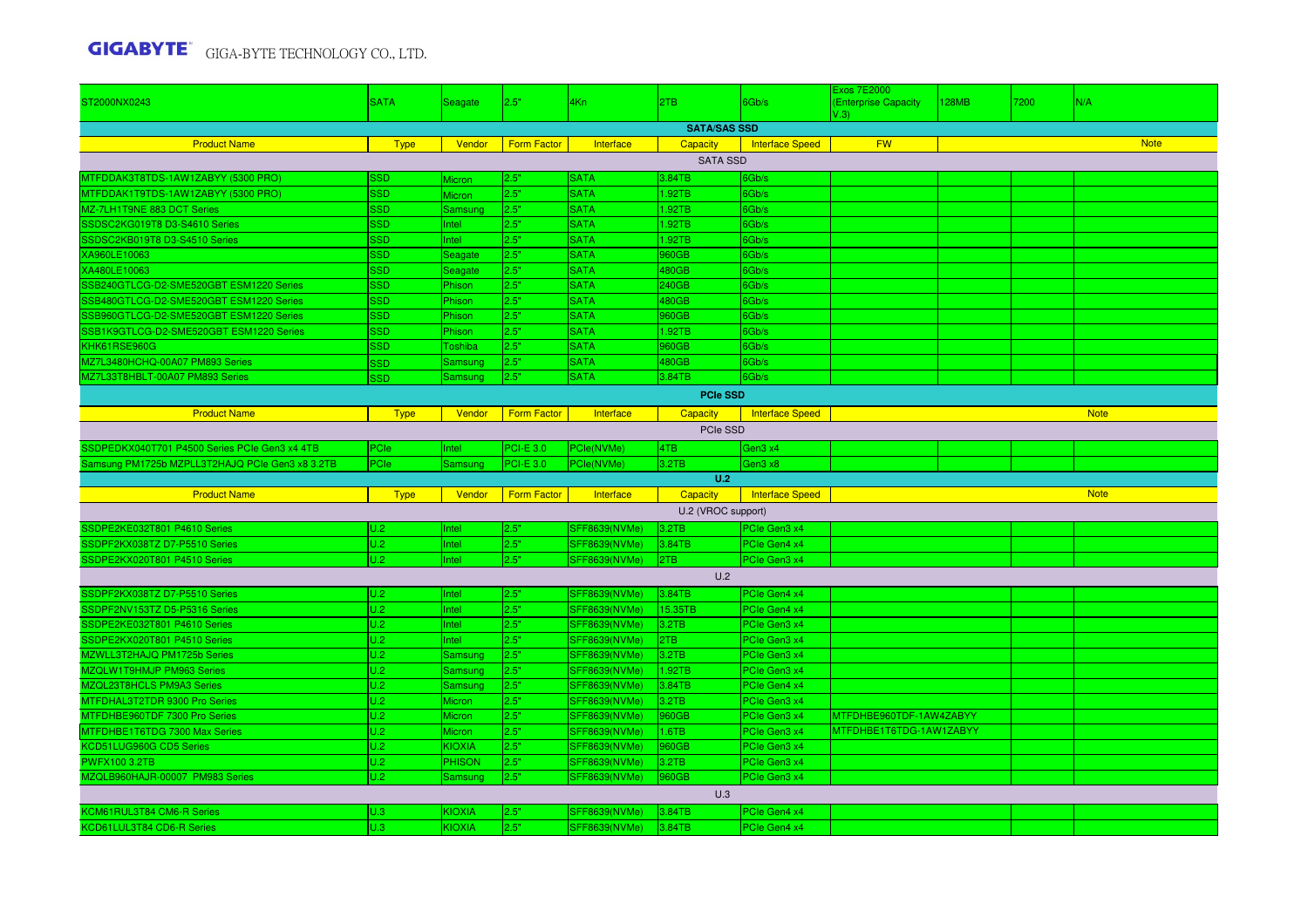| <b>M.2 Expansion PCle Card</b>                                                                |                                   |                                               |                              |                                                |                                    |                                    |                                                                                     |  |  |             |  |
|-----------------------------------------------------------------------------------------------|-----------------------------------|-----------------------------------------------|------------------------------|------------------------------------------------|------------------------------------|------------------------------------|-------------------------------------------------------------------------------------|--|--|-------------|--|
| <b>Product Name</b>                                                                           | <b>Type</b>                       | Vendor                                        | <b>Form Factor</b>           | Interface                                      | Max. Channels                      | Interface Speed                    |                                                                                     |  |  | <b>Note</b> |  |
| <b>CMT4034</b>                                                                                | PCIe:                             | Gigabyte                                      | 22110                        | PCle(NVMe)                                     |                                    | PCIe Gen3 x16                      |                                                                                     |  |  |             |  |
|                                                                                               |                                   |                                               |                              |                                                | <b>SATA DOM</b>                    | Max. Power                         |                                                                                     |  |  |             |  |
| <b>Product Name</b>                                                                           | <b>Type</b>                       | Vendor                                        | <b>Capacity</b>              | <b>Flash Type</b>                              | Max. Channels                      | <b>Consumption</b>                 |                                                                                     |  |  | <b>Note</b> |  |
|                                                                                               |                                   |                                               |                              |                                                | <b>SATA III</b>                    |                                    |                                                                                     |  |  |             |  |
| Innodisk SATADOM-SL 3ME4 DESSL-64GM41BC1SCB                                                   | Vertical                          | <b>INNODISK</b>                               | 64GB                         | <b>MLC</b>                                     |                                    | 1 0.734 W                          |                                                                                     |  |  |             |  |
| Innodisk SATADOM-SL 3ME4 DESSL-A28M41BCADCB-D33<br>nnodisk SATADOM-ML 3ME4 DESML-64GM41BCADCB | Vertical<br>Vertical              | <b>INNODISK</b><br><b>INNODISK</b>            | 128GB<br>64GB                | <b>MLC</b><br><b>MLC</b>                       |                                    | 11.02 W<br>2 0.815 W               |                                                                                     |  |  |             |  |
| nnodisk SATADOM-SH 3ME4 DESSH-64GM41BC1SCB                                                    | Horizontal                        | <b>INNODISK</b>                               | 64GB                         | <b>MLC</b>                                     |                                    | 2 1.27 W                           |                                                                                     |  |  |             |  |
|                                                                                               |                                   |                                               |                              |                                                | <b>RAID Cards</b>                  |                                    |                                                                                     |  |  |             |  |
| <b>Product Name</b>                                                                           | RAID-on-Chip                      | <b>Host Bus</b>                               | <b>Internal Ports</b>        | <b>Internal Connectors</b>                     | <b>External Ports</b>              | External                           | <b>Data Transfer Rates</b>                                                          |  |  | <b>Note</b> |  |
|                                                                                               | Controller                        | <b>Type</b>                                   |                              |                                                | <b>GIGABYTE Storage Cards</b>      | <b>Connectors</b>                  |                                                                                     |  |  |             |  |
|                                                                                               |                                   | <b>PCIe Gen3</b>                              |                              |                                                |                                    | 2 x Mini-SAS HD                    |                                                                                     |  |  |             |  |
| <b>CSA3548</b>                                                                                | <b>SI SAS 3008</b>                |                                               |                              |                                                |                                    | SFF-8644                           | Up to 12Gb/s per port                                                               |  |  |             |  |
| <b>CRA3338</b>                                                                                | <b>LSI SAS 3008</b>               | PCIe Gen3                                     |                              | 2 x Mini-SAS HD<br>SFF-8643                    |                                    |                                    | Up to 12Gb/s per port                                                               |  |  |             |  |
| <b>CRA3338</b>                                                                                | <b>LSI SAS 3008</b>               | PCIe Gen3                                     |                              | 2 x Mini-SAS HD<br>SFF-8643                    |                                    |                                    | Up to 12Gb/s per port                                                               |  |  |             |  |
| <b>CSA3548</b>                                                                                | <b>LSI SAS 3008</b>               | <b>PCIe Gen3</b>                              |                              |                                                |                                    | 2 x Mini-SAS HD<br><b>SFF-8644</b> | Up to 12Gb/s per port                                                               |  |  |             |  |
| <b>CSA4648</b>                                                                                | <b>LSI SAS 3008</b>               | <b>PCIe Gen3</b>                              |                              | 2 x Mini-SAS HD<br><b>SFF-8643</b>             |                                    |                                    | Up to 12Gb/s per port                                                               |  |  |             |  |
| <b>CRA4548</b>                                                                                | <b>LSI SAS 3108</b>               | PCIe Gen3                                     |                              | 2 x Mini-SAS HD<br><b>SFF-8643</b>             |                                    | 1 x Mini-SAS HD<br><b>SFF-8644</b> | Up to 12Gb/s per port                                                               |  |  |             |  |
| <b>CRA4448</b>                                                                                | <b>LSI SAS 3108</b>               | <b>PCIe Gen3</b>                              |                              | 2 x Mini-SAS HD<br><b>SFF-8643</b>             |                                    |                                    | Up to 12Gb/s per port                                                               |  |  |             |  |
| <b>CRA4648</b>                                                                                | <b>LSI SAS 3108</b>               | <b>PCIe Gen3</b>                              |                              | 2 x Mini-SAS HD<br><b>SFF-8643</b>             |                                    |                                    | Up to 12Gb/s per port                                                               |  |  |             |  |
| <b>CRA4448</b>                                                                                | <b>LSI SAS 3108</b>               | PCIe Gen3                                     |                              | 2 x Mini-SAS HD<br><b>SFF-8643</b>             |                                    |                                    | Up to 12Gb/s per port                                                               |  |  |             |  |
| <b>CRAO438</b>                                                                                | <b>LSI SAS 3108</b>               | <b>OCP PCIe</b><br>Gen3 x8                    |                              | 2 x8 SlimSAS SFF-<br>8654<br>2 x8 SlimSAS SFF- |                                    |                                    | Up to 12Gb/s per port                                                               |  |  |             |  |
| <b>CRAO338</b>                                                                                | <b>LSI SAS 3008</b>               | <b>OCP</b> PCIe<br>Gen3 x8<br><b>OCP PCIe</b> |                              | 8654<br>1 x4 SlimSAS SFF-                      |                                    |                                    | Up to 12Gb/s per port                                                               |  |  |             |  |
| <b>CRAO558</b>                                                                                | <b>LSI SAS 3108</b>               | Gen3 x8                                       |                              | 8654                                           |                                    | 11 x OCuLink port                  | Up to 12Gb/s per port                                                               |  |  |             |  |
|                                                                                               |                                   |                                               |                              |                                                | Microsemi RAID Cards               |                                    |                                                                                     |  |  |             |  |
| SmartRAID 3154-16i                                                                            | PM8236                            | PCIe Gen3                                     | 16                           | 4 x Mini-SAS HD                                |                                    |                                    | Up to 12Gb/s per port                                                               |  |  |             |  |
|                                                                                               |                                   |                                               |                              | <b>SFF-8643</b>                                | Microsemi Host Bus Adapters        |                                    |                                                                                     |  |  |             |  |
| SmartHBA 2100-8i                                                                              | <b>M8222</b>                      | PCIe Gen3                                     |                              | 2 x Mini-SAS HD<br><b>SFF-8643</b>             |                                    |                                    | Up to 12Gb/s per port                                                               |  |  |             |  |
|                                                                                               |                                   |                                               |                              |                                                | <b>LAN Cards</b>                   |                                    |                                                                                     |  |  |             |  |
| <b>Product Name</b>                                                                           | Connector                         |                                               | <b>System Interface Type</b> | # of Ports                                     |                                    | <b>Data Rate</b>                   |                                                                                     |  |  | <b>Note</b> |  |
|                                                                                               |                                   |                                               |                              |                                                | <b>GIGABYTE LAN Cards</b>          |                                    |                                                                                     |  |  |             |  |
| <b>CLNO832</b>                                                                                | $SFP+$                            | OCP PCIe x8 Gen2 x8<br>OCP PCIe x8 Gen3 x8    |                              | Dual                                           | 0Gb/s per port                     |                                    | INTEL 82599ES Support OCP 2.0 type1                                                 |  |  |             |  |
| CLNOQ42<br><b>CLNO222</b>                                                                     | SFP <sub>28</sub><br><b>RJ-45</b> | OCP PCIe Gen3 x4                              |                              | Dual<br>Dual                                   | 25Gb/s per port<br>10Gb/s per port |                                    | Qlogic (Cavium) QL41401-A2G Support OCP 2.0<br>INTEL X550-AT2 Support OCP 2.0 type1 |  |  |             |  |
| <b>CLN4831</b>                                                                                | $SFP+$                            | PCIe Gen2 x8                                  |                              | Single                                         | 0Gb/s per port                     |                                    | <b>INTEL 82599EN</b>                                                                |  |  |             |  |
| <b>CLN4832</b>                                                                                | SFP+                              | PCIe Gen2 x8                                  |                              | Dual                                           | 10Gb/s per port                    |                                    | <b>INTEL 82599ES</b>                                                                |  |  |             |  |
| <b>CLN4751</b>                                                                                | QSFP+                             | PCIe Gen3 x8                                  |                              | Single                                         | 40Gb/s per port                    |                                    | <b>INTEL XL710</b>                                                                  |  |  |             |  |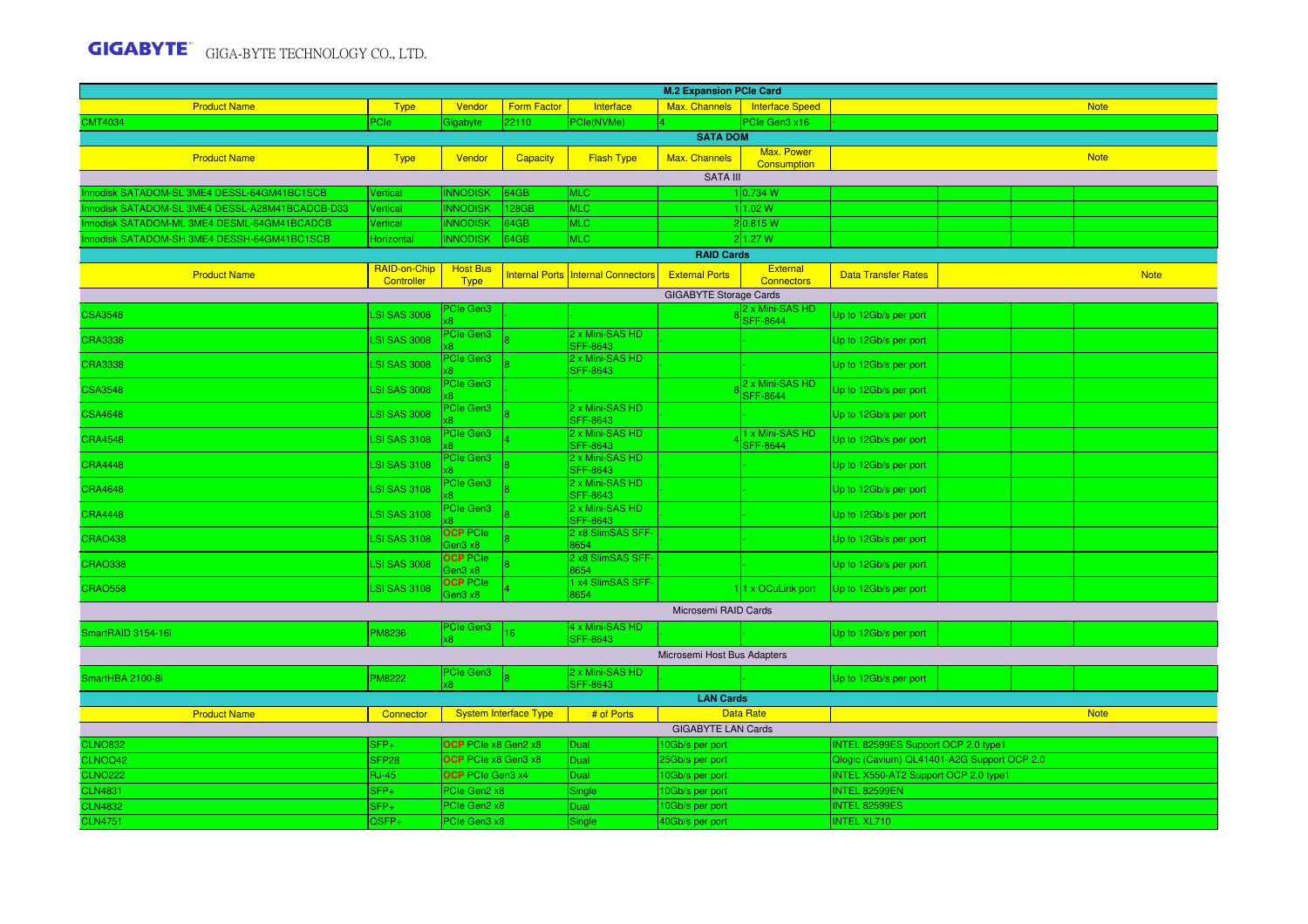| <b>CLN4752</b>                                       | QSFP+             | <u>Ule xo</u><br>tan 3 v        | Dual        | 40Gb/s per port                                | <b>INTEL XL710</b>                         |
|------------------------------------------------------|-------------------|---------------------------------|-------------|------------------------------------------------|--------------------------------------------|
| <b>CLN4121</b>                                       | <b>RJ-45</b>      | PCIe Gen3 x4                    | Single      | 10Gb/s per port                                | <b>INTEL X550-AT</b>                       |
| <b>CLN4222</b>                                       | <b>RJ-45</b>      | <u>ಿರಾರ್ ಇಂಗ</u>                | Dual        | 10Gb/s per port                                | <b>INTEL X550-AT2</b>                      |
| <b>CLN4224</b>                                       | <b>RJ-45</b>      | PCIe x8 Gen3 x4                 | Quad        | 10Gb/s per port                                | <b>INTEL X550-AT2</b>                      |
| <b>CLN4C42</b>                                       | SFP <sub>28</sub> | PCIe Gen3 x16                   | <b>Dual</b> | 25Gb/s per port                                | Mellanox ConnectX-4                        |
| <b>CLN4C44</b>                                       | SFP <sub>28</sub> | PCIe Gen3 x16                   | Quad        | 25Gb/s per port                                | <b>Mellanox ConnectX-4</b>                 |
| CLN4M34                                              | SFP <sub>28</sub> | PCIe Gen3 x16                   | Quad        | 10Gb/s per port                                | <b>Mellanox ConnectX-4</b>                 |
|                                                      |                   |                                 |             | Intel 25GbE                                    |                                            |
| Intel® Ethernet Network Adapter XXV710-DA2 for OCP   | SFP28             | <b>OCP</b> PCIe v3.0 (8.0 GT/s) | Dual        | 25Gb/s per port                                | Support OCP 2.0 type1                      |
| Intel® Ethernet Network Adapter XXV710-DA2           | SFP <sub>28</sub> | PCIe v3.0 (8.0 GT/s)            | Dual        | 25Gb/s per port                                |                                            |
|                                                      |                   |                                 |             | Intel 40GbE                                    |                                            |
| Intel® Ethernet Converged Network Adapter XL710-QDA2 | QSFP+             | PCIe v3.0 (8.0 GT/s)            | Dual        | 40Gb/s per port                                |                                            |
|                                                      |                   |                                 |             | Intel_100GbE                                   |                                            |
|                                                      |                   |                                 |             |                                                |                                            |
| Intel® Ethernet Network Adapter E810-CQDA2           | QSFP28            | PCle Gen4 x16                   | Dual        | 100Gb/s per port                               |                                            |
|                                                      |                   |                                 |             | <b>Mellanox ConnectX</b>                       |                                            |
| MCX631102AN-ADAT                                     | SFP <sub>28</sub> | PCIe Gen4 x8                    | <b>Dual</b> | 25Gb/s per port                                | ConnectX <sup>®</sup> -6 Dx without Crypto |
| MCX623106AN-CDAT                                     | QSFP56            | PCIe Gen4 x16                   | <b>Dual</b> | 100Gb/s per port                               | ConnectX®-6 Dx No Crypto, No Secure Boot   |
| <b>MCX613106A-VDAT</b>                               | QSFP56            | PCIe Gen4 x16                   | Dual        | 200Gb/s per port                               | Mellanox ConnectX-5 EN                     |
| MCX516A-CDAT                                         | QSFP28            | PCIe Gen4 x16                   | Dual        | 100Gb/s per port                               | Mellanox ConnectX-5 Ex EN                  |
| MCX516A-CCAT                                         | QSFP28            | PCIe Gen3 x16                   | Dual        | 100Gb/s per port                               | Mellanox ConnectX-5 EN                     |
| MCX515A-CCAT                                         | QSFP28            | PCle Gen3 x16                   | Single      | 100Gb/s per port                               | Mellanox ConnectX-5 EN                     |
| MCX4121A-ACAT                                        | SFP28             | PCIe Gen3 x8                    | Dual        | 25Gb/s per port                                | Mellanox ConnectX-4 Lx EN                  |
|                                                      |                   |                                 |             | Mellanox VPI Adapter Cards                     |                                            |
| MCX653106A-HDAT                                      | QSFP56            | PCIe Gen4 x16                   | Dual        | 200Gb/s per port                               | Mellanox ConnectX-6 Ex VPI (InfiniBand)    |
| <b>MCX653105A-ECAT</b>                               | QSFP56            | PCIe Gen4<br>x16                | Single      | 100Gb/s per port                               | Mellanox ConnectX-6 Ex VPI (InfiniBand)    |
| MCX555A-ECAT                                         | QSFP28            | PCIe Gen3 x16                   | Single      | 100Gb/s per port                               | Mellanox ConnectX-5 VPI (InfiniBand)       |
|                                                      |                   |                                 |             | <b>Qlogic LAN Adapters</b>                     |                                            |
| QL45611HLCU                                          | QSFP28            | PCle x16 Gen3 x16               | Single      | 100Gb/s per port                               |                                            |
| QLE3442-RJ-CK                                        | <b>RJ-45</b>      | PCIe x8 Gen3 x8                 | Dual        | 10Gb/s per port                                |                                            |
|                                                      |                   |                                 |             | Broadcom (Emulex) Ethernet Networking Adapters |                                            |
| BCM957508-P2100G                                     | QSFP56            | <b>PCIe 4.0 x16</b>             | Dual        | 100Gb/s per port                               | <b>BCM57508</b>                            |
| BCM957414A4142CC                                     | SFP28             | PCIe 3.0 x8                     | Dual        | 25Gb/s per port                                | BCM57414                                   |
| BCM957414M4142C                                      | SFP <sub>28</sub> | <b>OCP</b> PCIe Gen3 x8         | Dual        | 25Gb/s per port                                | BCM57414 / Support OCP 2.0 type1           |
| BCM957416A4160C                                      | <b>RJ-45</b>      | PCIe Gen3 x8                    | Dual        | 10Gb/s per port                                | <b>BCM5741 (P210TP)</b>                    |
| BCM957416M4163C                                      | <b>RJ-45</b>      | <b>OCP</b> PCIe Gen3 x8         | Dual        | 10Gb/s per port                                | BCM5741 / Support OCP 2.0 (M210TP)         |
|                                                      |                   |                                 |             | Broadcom FC Host Bus Adapter                   |                                            |
| LPe32002-M2                                          | SFP+              | PCIe Gen3 x8                    | Dual        | 32Gb/s per port                                | <b>XE501</b> controller                    |
|                                                      |                   |                                 |             | <b>USB Device</b>                              |                                            |
| <b>Product Name</b>                                  | <b>Type</b>       | Vendor<br>Capacity              |             |                                                | <b>Note</b>                                |
|                                                      |                   |                                 |             | <b>USB 3.0</b>                                 |                                            |